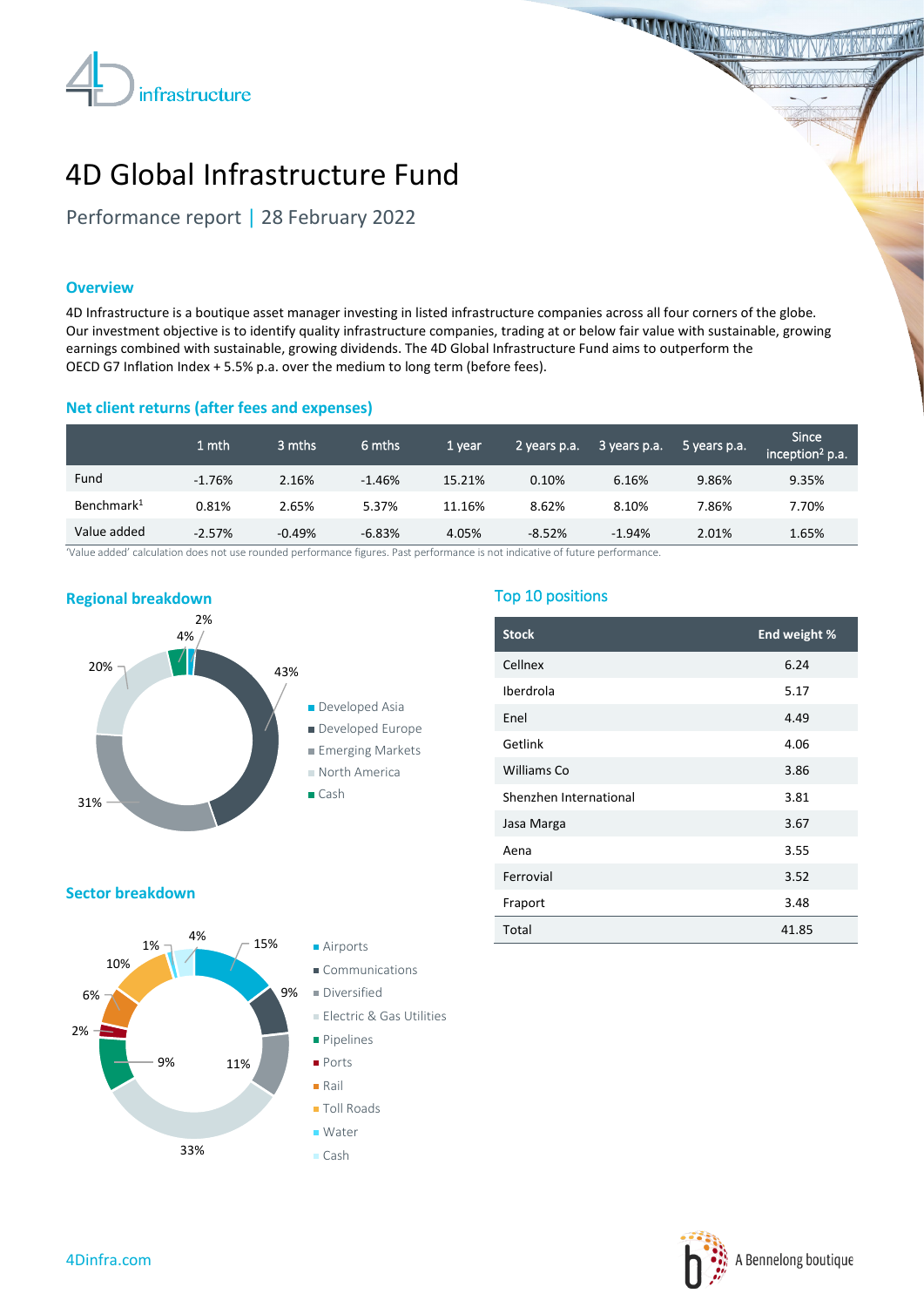## **Portfolio performance review**

The 4D Global Infrastructure Fund was down a net 1.76% (AUD) in February 2022, under-performing the benchmark's return of 0.81% (by 2.57%) but out-performing the FTSE 50/50 Infrastructure Index which was down 3.25% (AUD). Currency was a net detractor in February costing the fund 230bps.

The strongest performer for February was Cheniere Energy up 19.1% as the conflict in Ukraine pushed global LNG prices higher and Cheniere announced upgrades to 2022 earnings stemming from the early completion of Sabine Pass Train 6 in combination with the elevated global gas prices through 2022 and looking forward.

The weakest performer in February was Brazilian toll road operator, Ecorodovias down18.1% as concerns around inflation continue to pressure the Brazilian infrastructure sector as well as the departure of the CEO concerning the market. With direct inflation hedges on all Brazilian infrastructure assets we see this continued volatility as a buying opportunity for the sector.

We continue to believe Central Banks will act prudently and cautiously in adjusting monetary policy in response to inflation pressures. But regardless we believe infrastructure is an asset class that can do well in an inflationary environment and we believe it is a sensible portfolio allocation at the current stage of the economic cycle and in light of geo-political tensions. Within infrastructure we continue to favour user pays and real return utilities.

#### **Month in review**

The Russian invasion of the Ukraine dominated headlines and markets in February. Much of the world has united in opposing Russia's actions and introducing a large and diverse suite of sanctions designed to punish Russia economically and isolate them internationally. Even the notoriously neutral Switzerland has imposed penalties.

However, it is worth noting that these types of invasions, involving a motivated, dug-in, homeland defender, can run for years – such as conflicts in Afghanistan (1979-89), Korea (1950-1953), Vietnam (1962-73) and Afghanistan (2001-21).

Federal Reserve Chair Jerome Powell told Congress the central bank is on track to raise interest rates in March, eyeing a 0.25% hike to curb the highest inflation in decades. But Russia's invasion of Ukraine means the Fed will move 'carefully' he said.

The Covid pandemic has impacted people and economies in many ways that could not have been foreseen. For example, the IMF reports that in ordinary times, Europeans save around 12% of their income. But as families stayed at home this savings rate increased sharply to almost 19% in 2020 and 2021. As shown in the chart below the IMF estimates that households in the euro area saved nearly 1 trillion euros more in those 2 pandemic years than they would have done if the pandemic never happened.

In other words, people saved a record sum—equivalent to around 8% of total euro-area GDP.

#### **Pandemic savings**

Pouseholds in nations using the euro saved nearly 50 percent<br>more as a result of the pandemic. (euro area hor ehold savings, bil ons of euro!



Source: Eurostat and IMF staff calculations.

As Covid passes and these savings, around ~50% of which are held in bank accounts, are released and spent it will be a significant boost for GDP growth while possibly adding to inflation pressures. This excess savings dynamic is not unique to Europe and can be identified in other countries.

Finally, the Joint European Torus (JET) fusion reactor near Oxford in the UK has produced the highest level of sustained energy ever from atom fusion, Nature has reported. On December 21st, 2021, the '*tokamak*' reactor produced 59 megajoules of energy during a 5 second fusion pulse, more than double what it managed way back in 1997.



Fusion, the process that powers the stars, brings together hydrogen atoms at temperatures 10 times hotter than the sun, which then bind to release a vast amount of energy and form new elements. In theory, nuclear fusion does not require an abundance of fuels, and generates only very small amounts of short-lived radioactive waste. Importantly, it does not produce greenhouse gases.

*'These landmark results have taken us a huge step closer to conquering one of the biggest scientific and engineering challenges of them all,'* said Ian Chapman, lead of the Culham Centre for Fusion Energy (CCFE).

The JET reactor is mainly designed to help scientists prove their modelling. A much larger ITER reactor is being built in France and is set to start fusion testing in 2025. While still sometime away, commercial production of power via nuclear fusion would be a huge, game changing development in the fight against climate change.